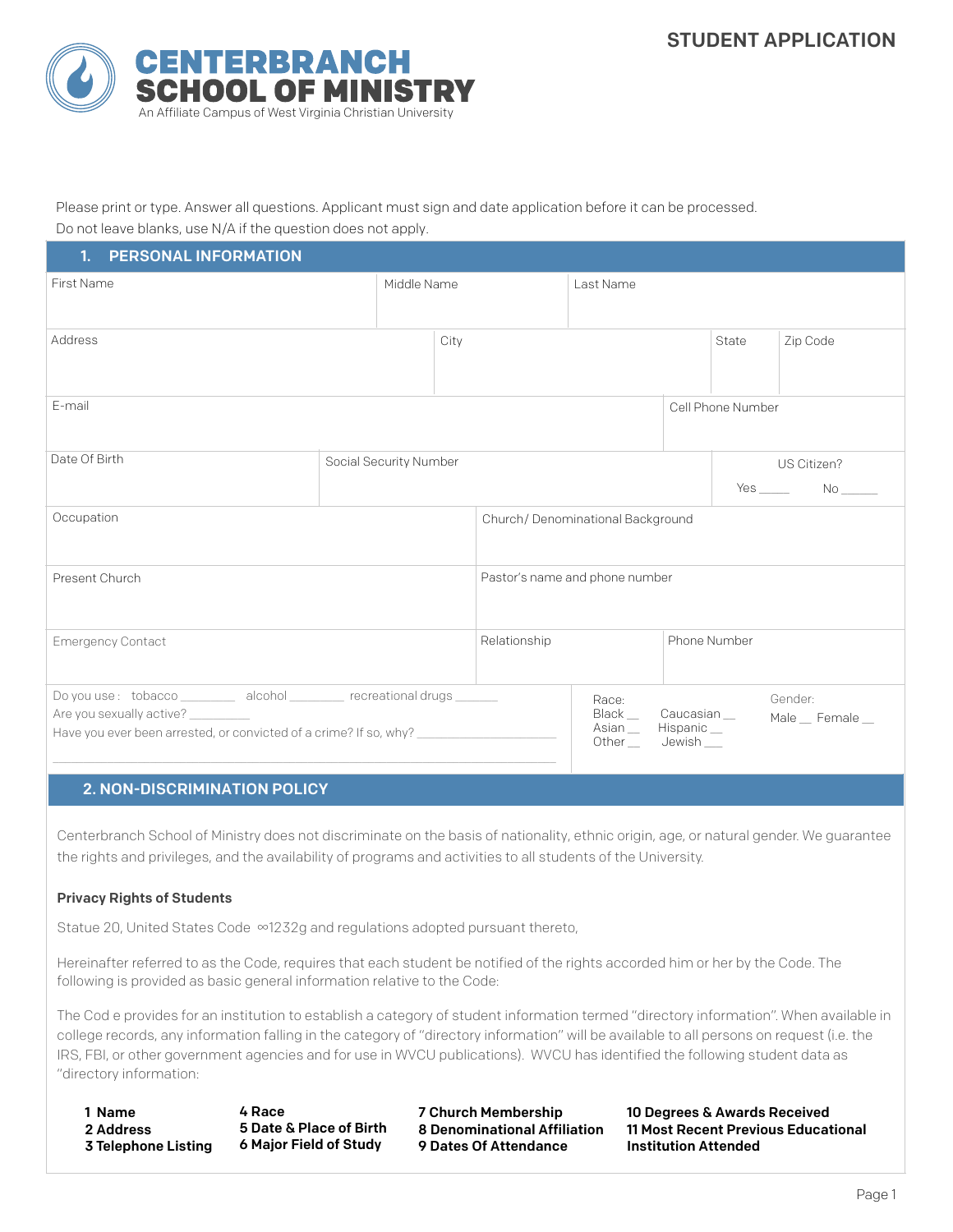# 2. NON-DISCRIMINATION POLICY - CONTINUED

All other information, such as health and medical records, disciplinary records, records of personal counseling, required student and family financial income records, transcripts or student permanent academic records, student placement records and other personally identifiable information shall be open for inspection only to the student and such members of the professional staff of the colleges as have responsibility for working with the student. Such information will not be released to second parties without consent of the student.

Except as required for use by the president in the discharge of his official responsibilities as prescribed by laws, regulations of the state board, and board policies, the designated custodian of such records may release information from these records to others only upon authorization in writing from the student or upon a subpoena by a court of competent jurisdiction.

### 3. EDUCATIONAL HISTORY

| Name of Institution, City and State | Start Date<br>(MM/DD/YYYY) | End Date<br>(MM/DD/YYYY) | Major | Did You Graduate?<br>Diploma/GED? |  |
|-------------------------------------|----------------------------|--------------------------|-------|-----------------------------------|--|
| High School                         |                            |                          |       |                                   |  |
| College                             |                            |                          |       |                                   |  |
|                                     |                            |                          |       |                                   |  |

FINAL TRANSCRIPTS MUST BE SUBMITTED AND COPIES OF HIGH SCHOOL DIPLOMA, IF THERE ARE NO COLLEGE CREDITS SUBMITTED.

### 4. SPIRITUAL HISTORY

Briefly tell the story of how you came to know Christ:

| Have you committed your life to Jesus Christ and put your trust in Him? | Yes | No. |
|-------------------------------------------------------------------------|-----|-----|
| Have you been water baptized?                                           | Yes | No. |
| Have you received the baptism in the Holy Spirit?                       | Yes | No. |